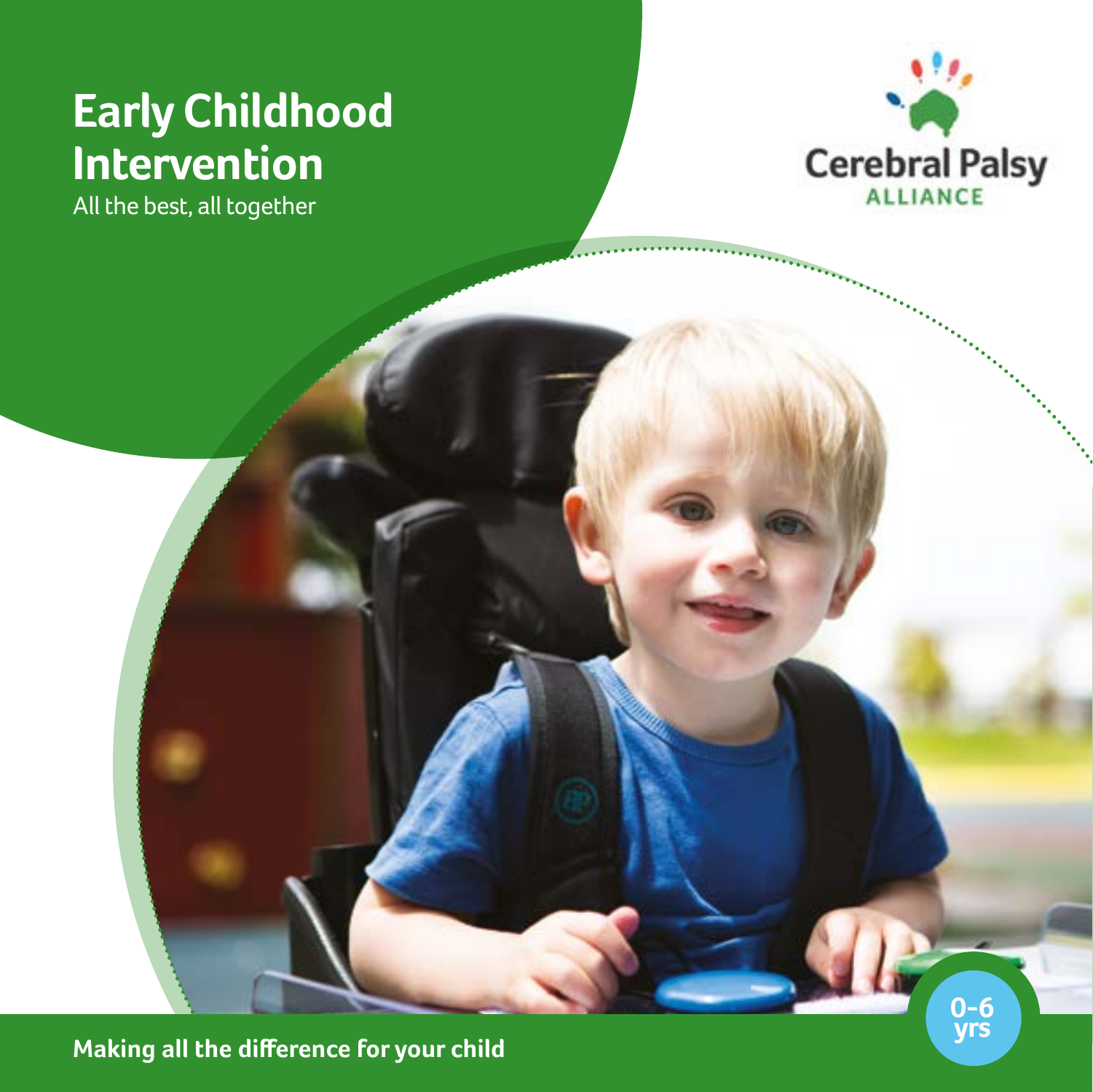### The first five years of a child's life are critical in laying the foundations for all areas of learning and development.

Introducing carefully designed activities and learning experiences at this time of rapid brain development helps children to form new neural pathways much more readily. Cerebral Palsy Alliance's program aims to maximise this time, helping young children to reach their full potential.

Based on best practice early intervention principles, this innovative program is supported with the latest international science and research in neuroplasticity. Cerebral Palsy Alliance Research Institute constantly reviews cutting-edge evidence to evolve interventions to help improve your child's future.

As well as all-inclusive groups, children have access to a range of individualised therapies, ensuring each child receives a holistic approach to early childhood development.

When applied in a caring, supportive environment, and in a way that is based on your child's personal goals, this comprehensive program will help your child have the best possible start.

Cerebral Palsy Alliance looks forward to welcoming you.

Professor Nadia Badawi AM Macquarie Group Foundation Chair of Cerebral Palsy



# **Giving your child the best possible start in life**

**cerebralpalsy.org.au | 3**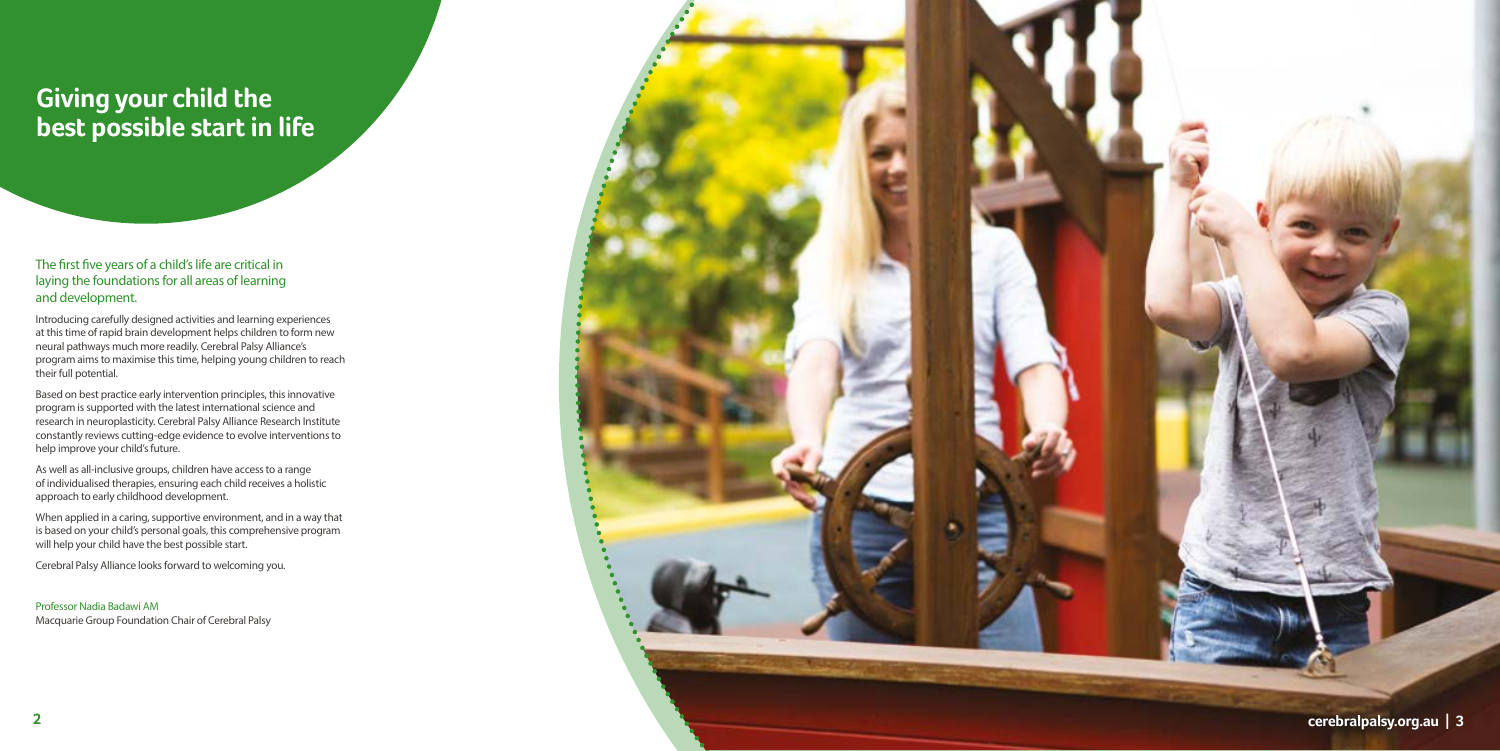

# **Introducing our Early Childhood Intervention program**

### Building the program foundations

All children, regardless of age or ability, learn through play-based activities and social interaction. With this understanding and using an evidencebased learning framework, our early intervention teachers and therapists assess your child's needs to develop their personalised program.

## Working all together

Unique to the program is our holistic approach which brings together group learning and individualised therapies delivered by an experienced and dedicated team.



Parent support and coaching is a key principle, giving you the skills and confidence to continue the learning experience at home.

At every stage of your child's development we work closely with you to ensure everyone is working towards your goals.

# **Call 1300 888 378 | 5**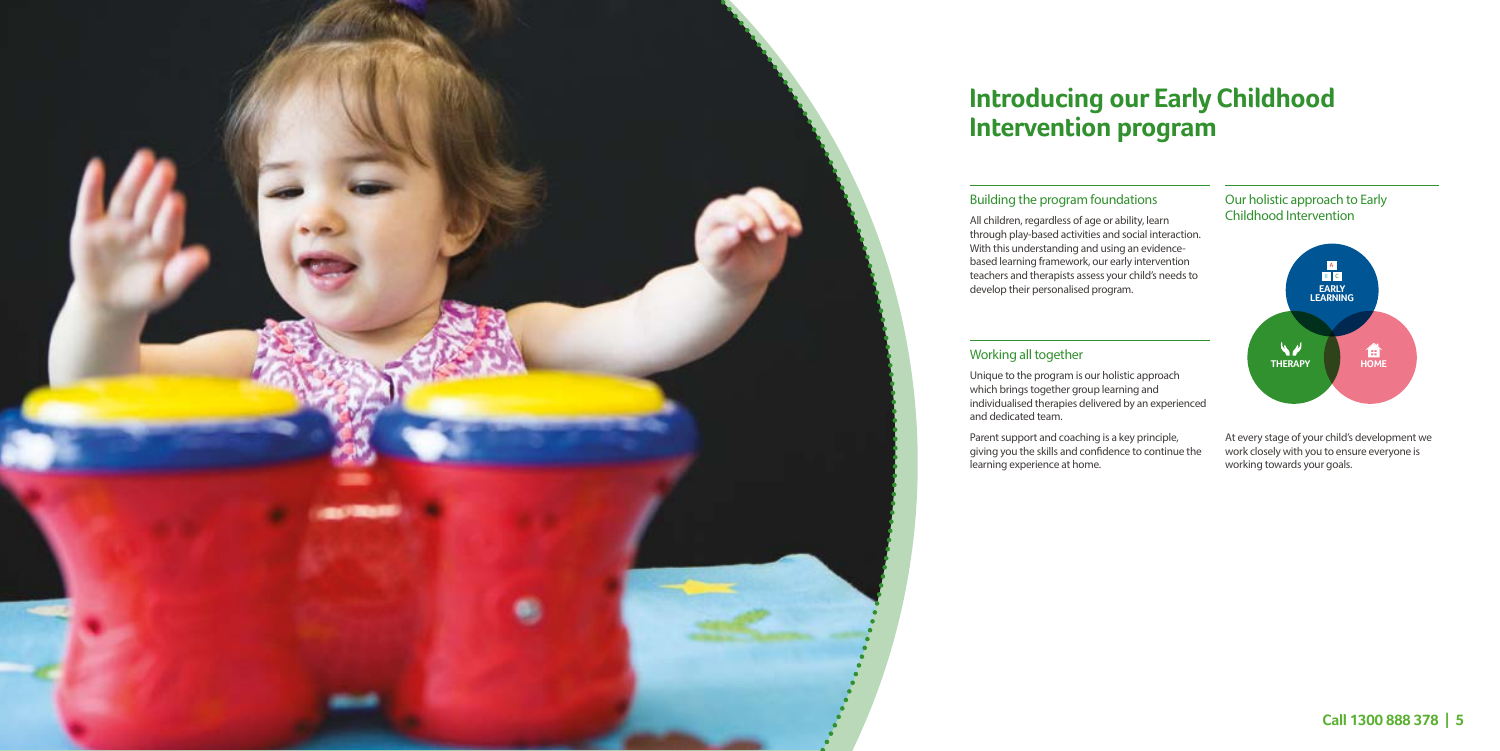# **Making the most of our program**

### Why choose our approach?

At Cerebral Palsy Alliance we understand that every family is unique, with their own preferences and goals based on the needs of their child. We understand the importance of listening to family concerns and aspirations in designing your child's program.

## w

## All the expertise is here

Our highly skilled and dedicated staff cover a range of individual specialist areas. They work closely together and share information to ensure that your child's development goals are carried over into group sessions.

Our specialised therapy staff are also available to provide coaching and advice during group sessions if required. You have access to a team of:

- Physiotherapists
- Occupational therapists
- Speech pathologists
- Early intervention teachers
- Psychologists
- Therapy and allied health assistants
- Social workers.

I was really keen for Max to have a lot of intensive therapy. By having individual therapy and taking part in the groups he has more opportunity to put what he's learnt into practice, with kids his age.'

#### Tracking progress, celebrating success

We will track every step of your child's development and celebrate every achievement. By providing you with photos, updates and regular progress reports, together we can refine the program to optimise success. Your input and feedback is welcome and valued along the way.

## **ve**

You can see how deeply they care about Krisha. Her progress is at the heart of everything they do.'



**cerebralpalsy.org.au | 7**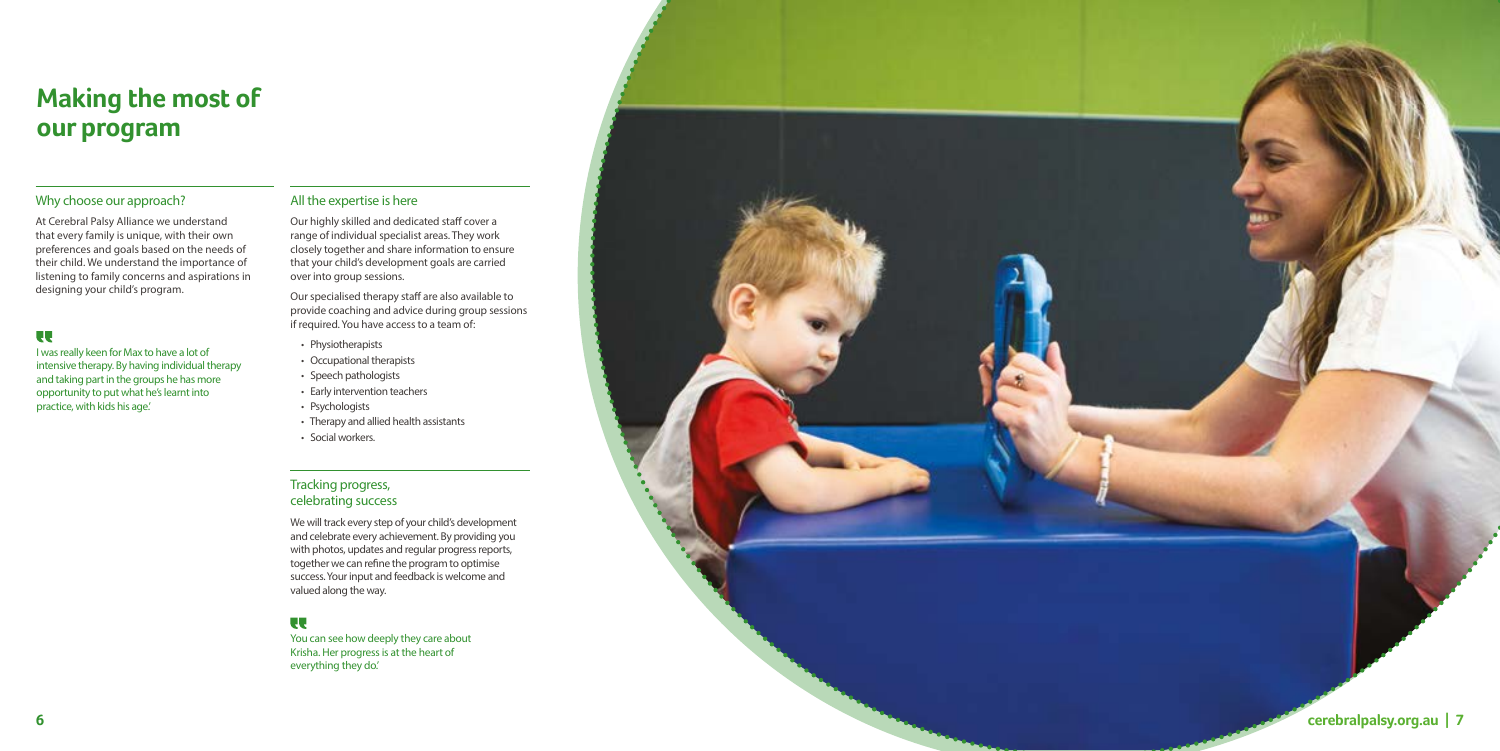# **Knowing more about our Early Learning Groups**

Each one is delivered in small group ability and age appropriate, during hour sessions.

Group activities are designed to maximise your child's abilities across five key areas:

<sup>1</sup> Understanding and communicating 2 Thinking, learning and solving pro <sup>3</sup> Self-help skills, e.g. eating and dre 4 Social and emotional development 3 Movement and mobility.

- Personalised assessment of child's abilities and goals.
- Two hour group session once during term time.
- Facilitation by an early inter teacher with a transdisciplin therapist on hand.
- Regular group routine include greeting, circle time, indoor, play, toilet routine, snack tin farewell.

| ps, that are |  |
|--------------|--|
| weekly two   |  |
|              |  |

| ing messages |
|--------------|
| oblems       |
| essing       |
| :nt          |

## W

# **What's included?**

| your<br>ce a week,         | ٠         | Parent coaching and easy to follow<br>information sheets to help you<br>practice skills at home. |
|----------------------------|-----------|--------------------------------------------------------------------------------------------------|
| vention                    |           | Ongoing monitoring of your child's<br>achievements.                                              |
| ary                        | $\bullet$ | Personalised assessment at the end<br>of each term to review progress and                        |
| ding<br>/outdoor<br>ne and |           | ongoing needs.                                                                                   |

After talking the options through with our therapist, we decided to split our NDIS package so that Shai could attend two group terms, and then use the rest for therapy and equipment needs. Getting the best of both worlds is so good for his development and keeps us all motivated!'

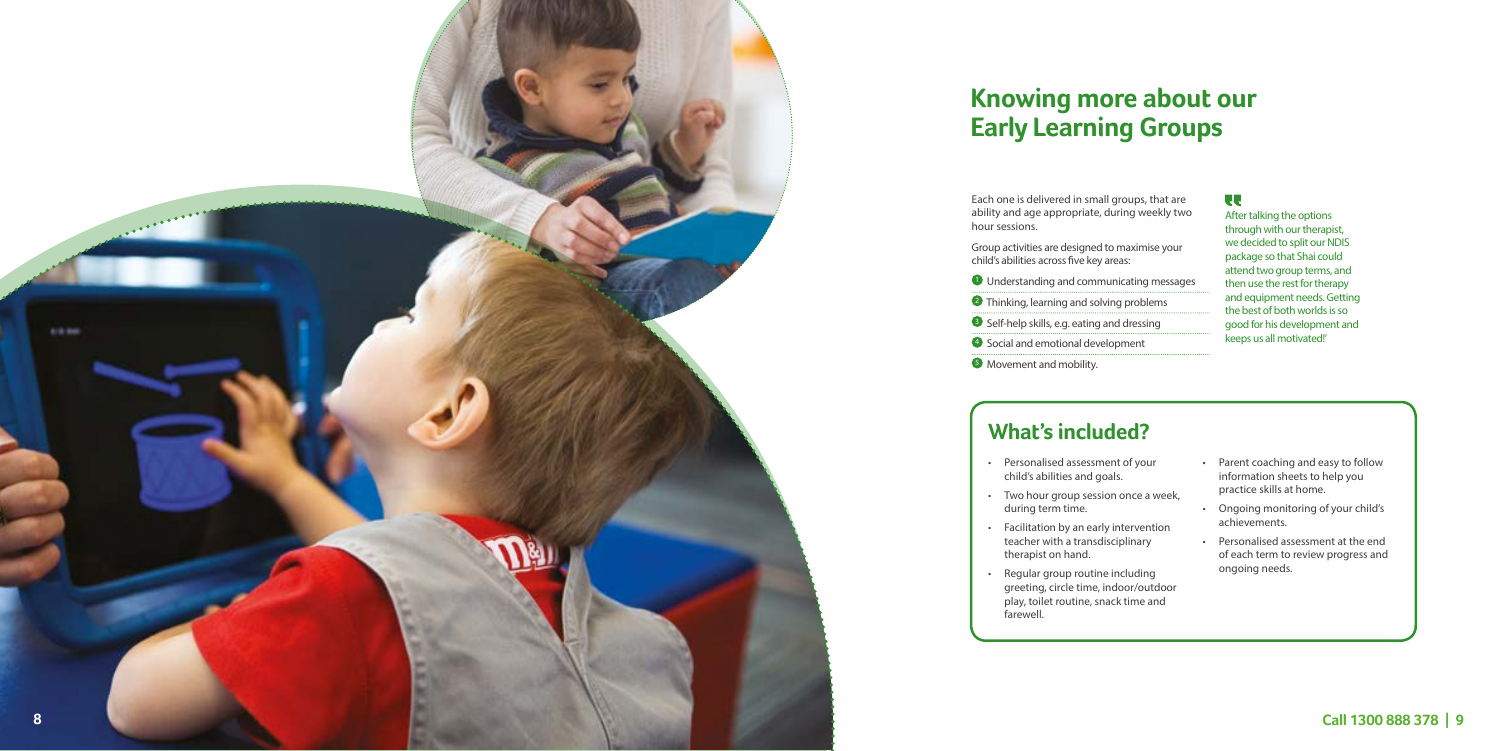# **Changing your child's future**

### Understanding and communicating messages

By encouraging play with others, children learn communication and social skills that will help them throughout life.

We use a range of activities to improve talking, listening and understanding, for example:

- Peek-a-boo or hide-and-seek
- Mirror and imitation games
- Talking to photos of your child and others.

It sounds simple, but for an experienced early intervention teacher, play-based activities provide a platform to introduce and strengthen the core concepts we want children to learn.

## $\overline{\mathbf{u}}$

Playing the peek-a-boo game in the group, and at home, helped Jack understand that things continue to exist even when he can't see them.'

> Hearing Maya's name during song time really helped her to realise her own identity, and seeing her face light up in excitement was truly delightful.'

# Thinking, learning and solving problems

Young children don't always understand that they are separate from their parents. This can be a particularly challenging concept to grasp for children living with disability. We help your child learn that they are a person with an identity; a name, a body and their own likes and abilities.

Our specialist staff use play-based activities that gently encourage your child to push the boundaries of their understanding and capacity such as:

- Songs and stories using your child's name
- Games to learn cause and effect
- Sorting toys by colour and shape.

We also use story time as a pre-reading activity to help children understand actions such as turning a page and viewing words from left to right.

# U.

## Self-help skills e.g. eating and dressing

When children learn the names of their body parts, they begin to develop a sense of self. This helps to develop skills such as feeding and dressing, and improves self-awareness, confidence and independence.

Examples of the play-based activities used to develop these skills include:

- Action songs and rhymes
- Playing dress-ups
- Using two hands to hold toys during play.

# **LL**

Linh has been working with her occupational therapist to strengthen her hands, which she's been able to put to practice during group sessions.'

**10 cerebralpalsy.org.au | 11**

*College Street*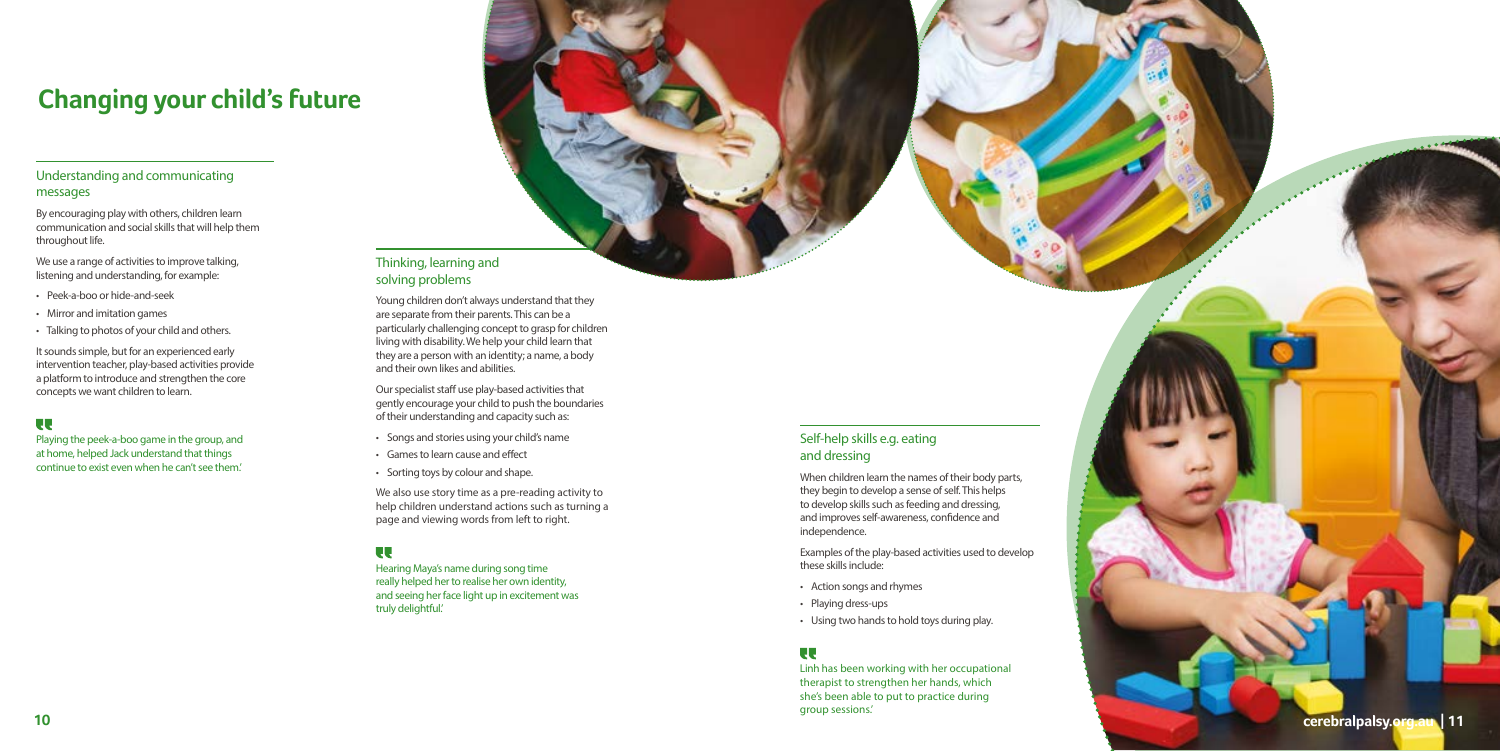## Social and emotional development

Young children experience many of the same emotions as adults but they can't always tell us how they feel. Instead they show us.

Learning about and improving emotional understanding is the beginning of learning to selfmanage their own personal emotions.

Play-based activities we use to learn about emotions include:

- Taking turns
- Playing with toys displaying different emotions
- Games using faces and our bodies to show our emotions.

# W

I'm amazed that James will now look at people, smile and greet them in his own unique way. It's really helped improve his interactions and integration with other children his own age'.

# **Changing your child's future**

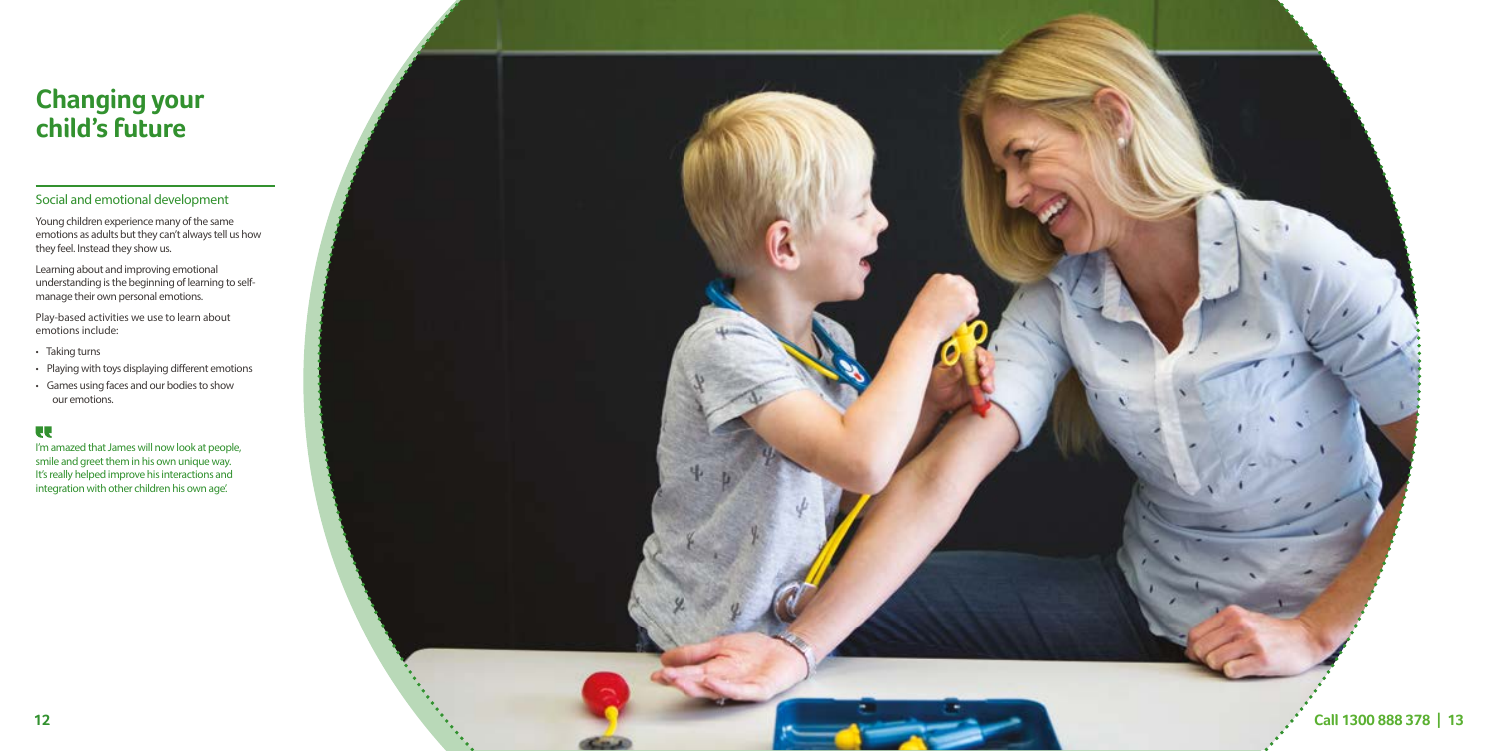# **Changing your child's future**

## Movement and mobility

In a fun environment children will feel stimulated to interact and develop movement skills naturally through play. To encourage movement we use activities such as:

- Push and pull toys
- Carrying and holding
- Movement to music.

We will celebrate with you and your child as they make progress towards their own goals.

# **CC**

The movement and music sessions are our favourite. Ben has always loved music and he is so happy being able to experience this fun activity with other children his own age.'

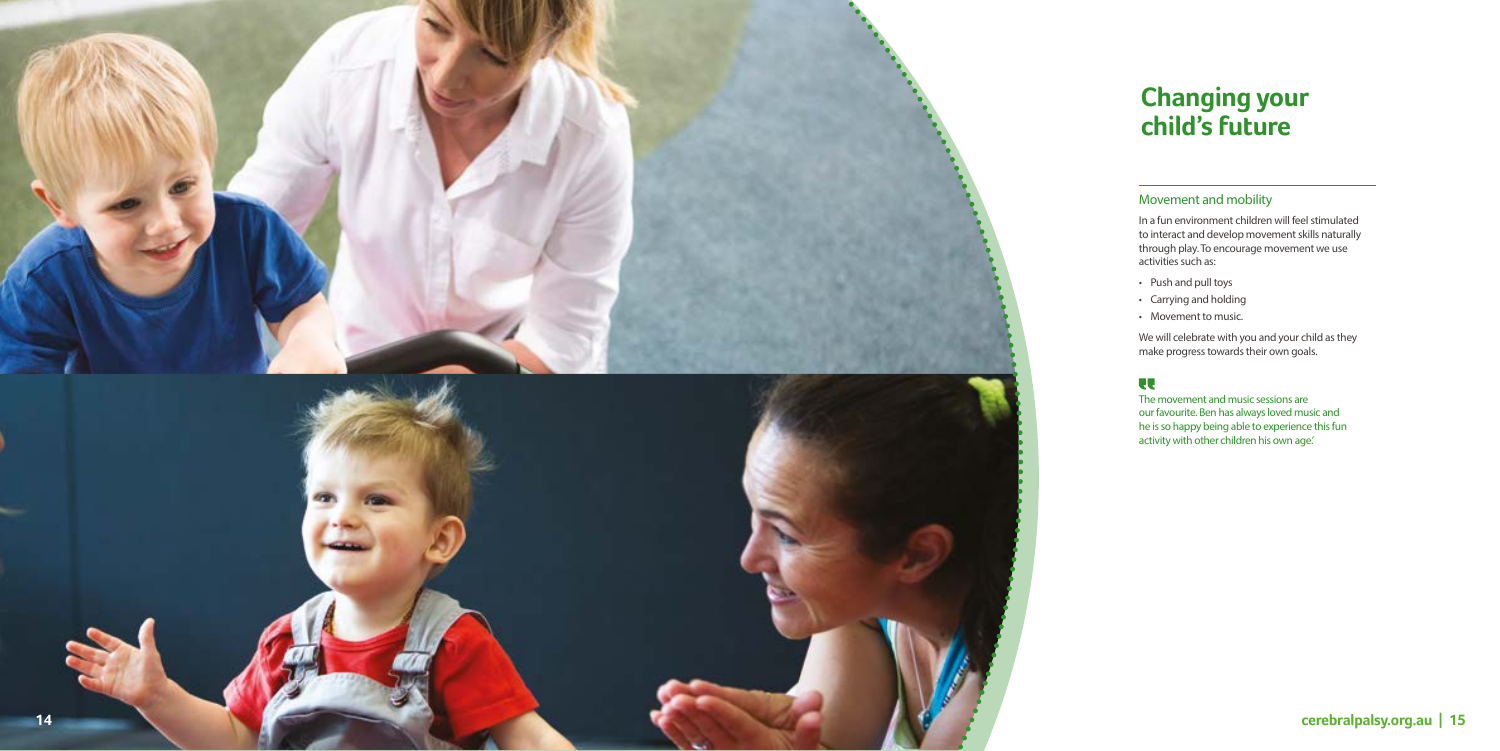### We offer a range of therapeutic approaches to help your child build:

- Independent mobility
- Strength, flexibility and endurance
- Balance and coordination
- Gross and fine motor skills and motor planning
- Thinking and problem solving skills
- Understanding of words and language
- Play and social skills
- Feeding skills.

## Supporting you wherever, whenever

Our specialised therapies are offered in an environment that works best for your child which can be at home, at preschool, in your community or at one of our centres. We offer our therapies as either individual sessions or in small groups to harness the benefits of learning from other children and families.

# **Designing your specialised therapies**

Our highly skilled staff work with you to develop the best combination of therapies to meet your child's personal goals. Based on the latest cutting edge evidence our therapies are effective, tailored and holistic and designed to help your child:

- Develop new skills and build upon existing skills
- Complete daily tasks by modifying the task or environment
- Prevent secondary impairments from occurring.

## W

Sebastian may do things differently to his sister, like holding a spoon, but the point is he can do it himself and that's priceless to us and him.'

#### It's not all about function, we aim to make therapy fun and centred on family, friends, fitness and the future of your child.

#### $\overline{\mathbf{u}}$

One of my greatest worries is that Ava won't be able to make, grow and maintain strong friendships throughout life. Developing her social skills, confidence and independence is very important to all of us.'



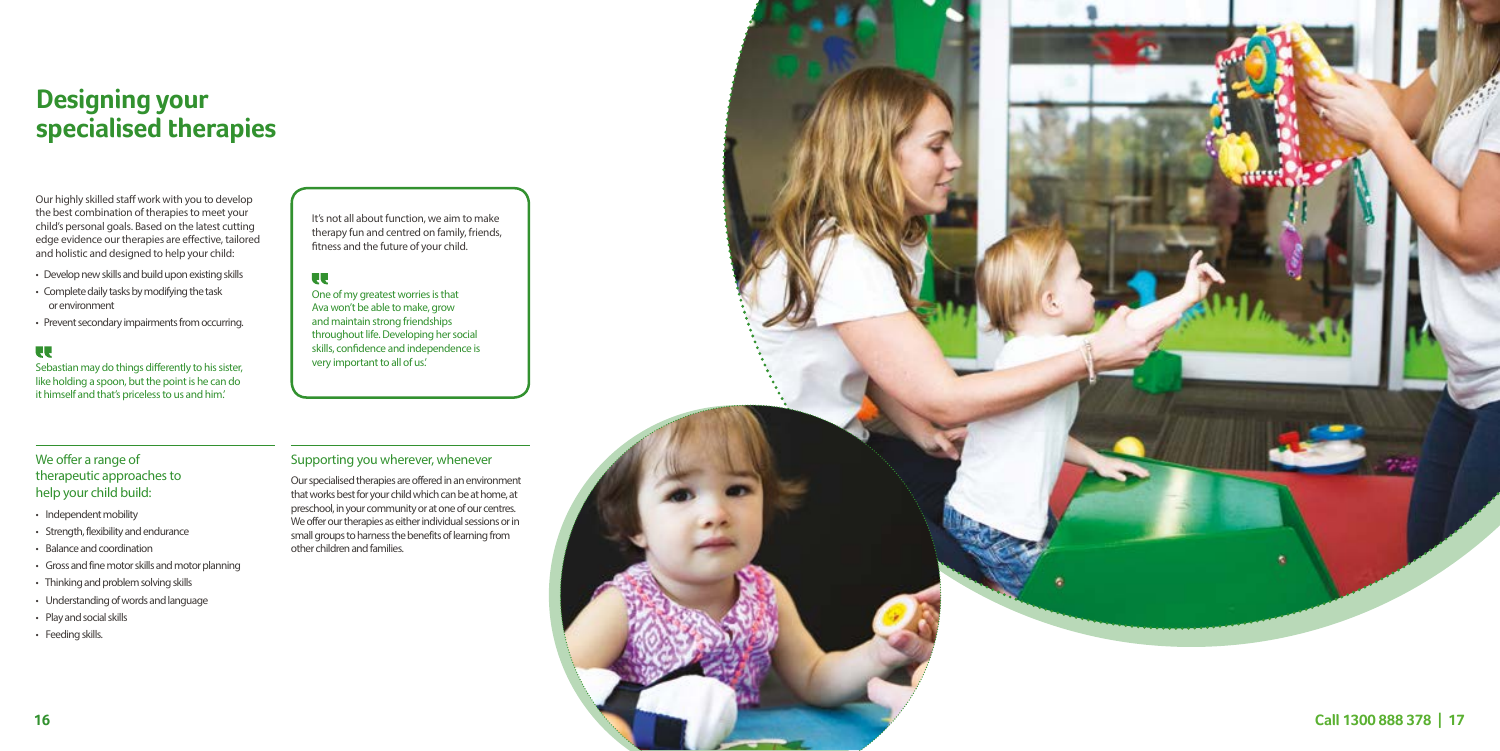

**Welcoming you is something we're really looking forward to**